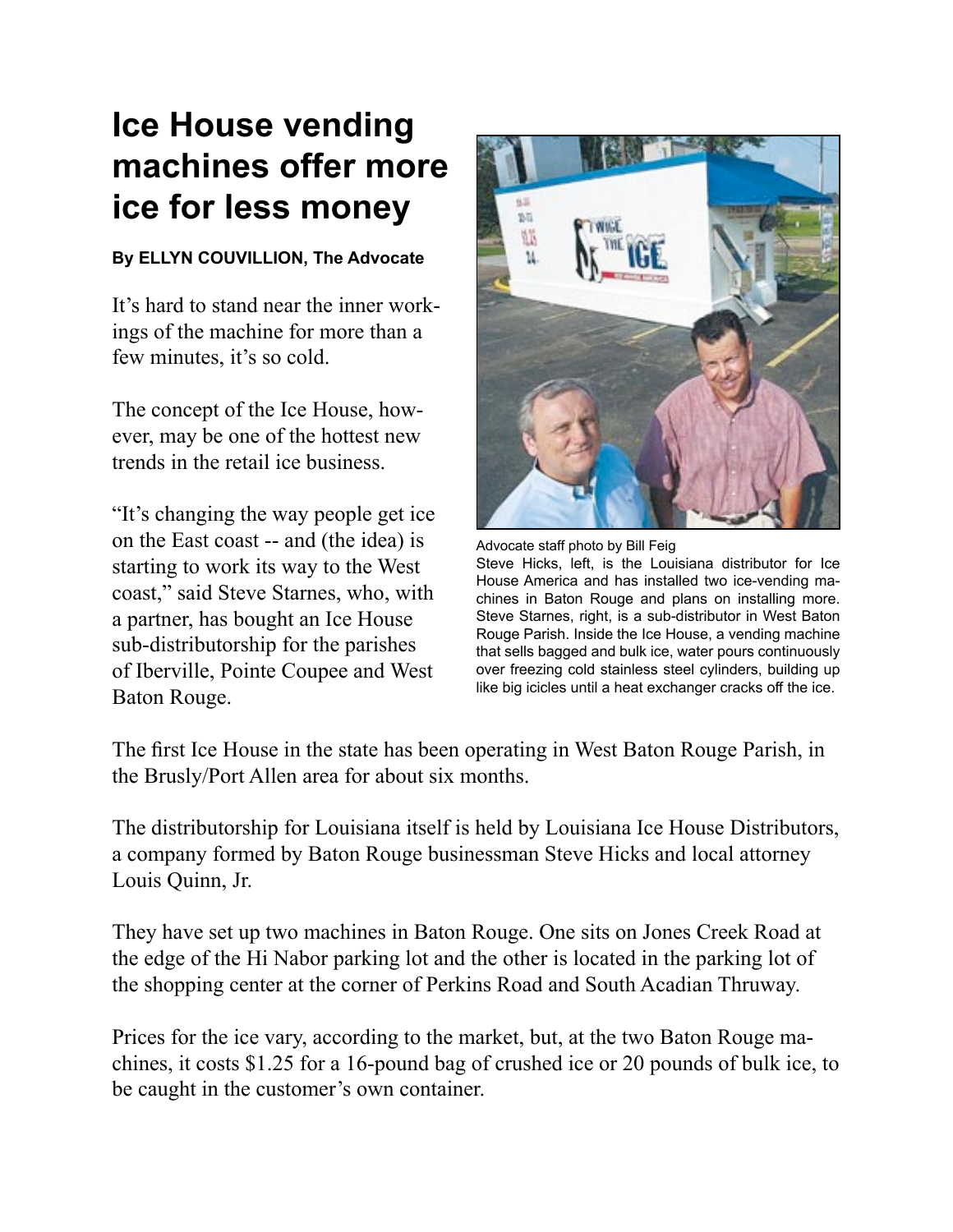The slogan "Twice the Ice" is printed in big letters on the side of the machine, because the price generally beats that of the bags of ice sold from freezers at grocery and convenience stores.

In Baton Rouge, a seven-pound bag of ice from one of those freezers sells for about \$1.

A fairly new company, Ice House America, with corporate headquarters in Atlantic Beach, Fla., has been selling distributorships and gaining new markets for its icevending machines since the summer of 2004, according to owner, chief executive officer and president Bob Alligood.

He said that Ice House machines that have been up and running for a while have average sales of \$65,000 per year.

While early distributorships have been sold mostly along the East coast, Alligood said that, to date, the company has sold 21 distributorships "from Kentucky to Nevada."

The company has even sold a distributorship in Alaska, where, ironically enough for that state of chilly temperatures, bagged ice is in such demand that an Ice House can command \$6 per bag, said Starnes.

Ice House America purchased the technology for the ice-vending machine in 2003 from two inventors in Moultrie, Ga., who were operating some prototype machines there.

Alligood's company continued to develop and test the design of the Ice House, before going into production for itself last year.

The company's manufacturing facility continues to be located in Moultrie, where it produces the machines that stand 9 feet high, 8 feet wide and 22 feet long, according to Hicks.

The Ice House makes 6,500 pounds of ice a day, said Starnes, to be dropped through a chute, in a bag or in bulk.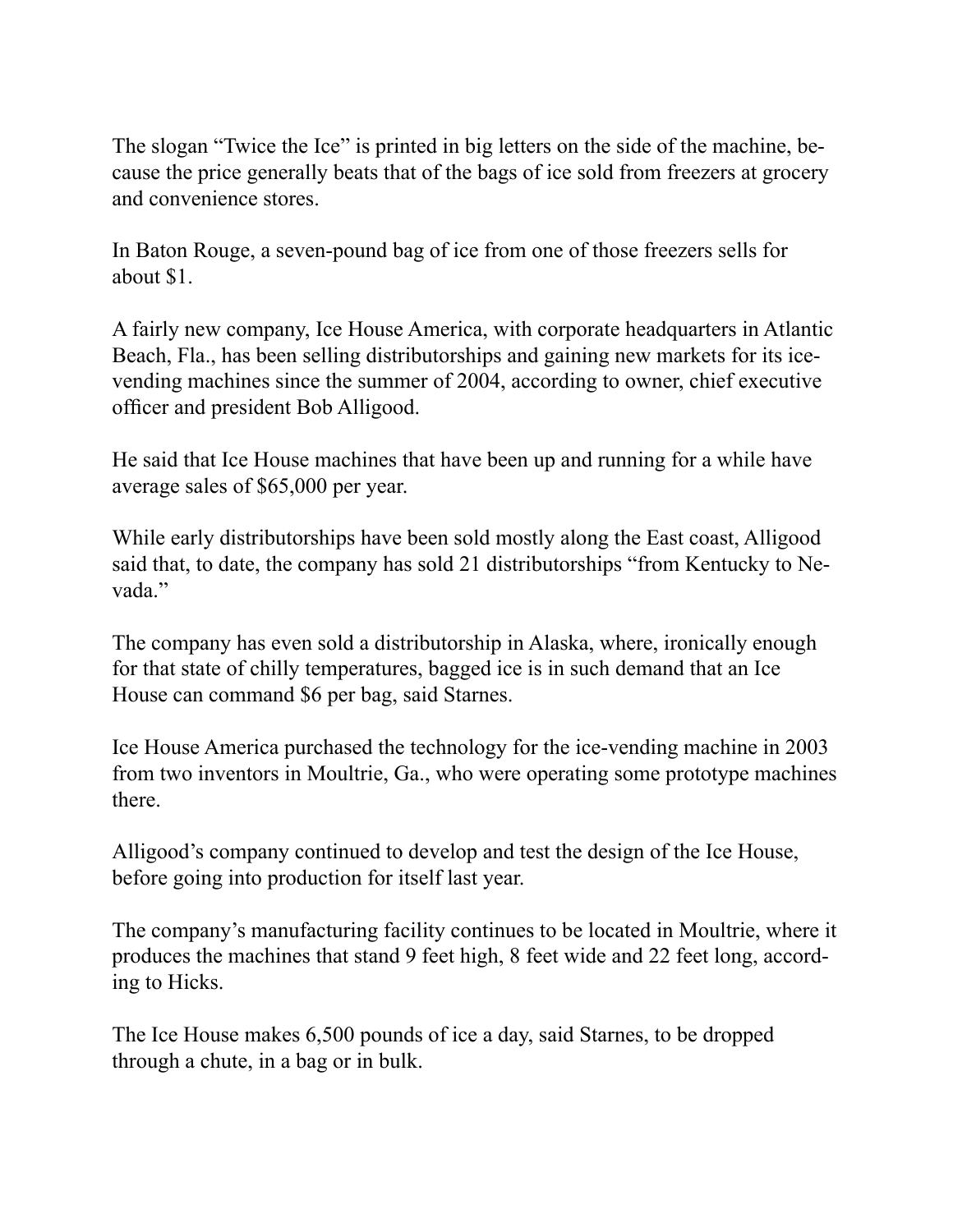The company sells the bulk ice for the same price as the bagged ice, since it's not parting with the heavy-gauge plastic bag used for the bagged ice, said Hicks.

For the bagged ice, the machine fills the bags up with ice and sends them down the chute, where the customers tie the bags up with wire twist ties provided in a rack on the front of the machine.

Hicks and Quinn, who bought the Louisiana distributorship for an undisclosed amount in July 2004, are looking to sell sub-distributorships throughout the state, but have held onto five parishes -- East Baton Rouge, Livingston, Ascension, Tangipahoa and St. Tammany -- to develop themselves.

"Within the next three years in those five parishes, we hope to have approximately 35 machines," said Hicks, who is also chairman, president and chief executive officer of another Baton Rouge company, Provident Group.

The company develops, owns and operates affordable housing and senior living properties, as well as housing and other facilities for colleges and universities, said Hicks.

As far as the Ice House business, Hicks and Quinn are planning to set up their next machines in Baton Rouge near apartments south of LSU and in Ascension and Livingston parishes, said Hicks.

Three other people have shown interest in purchasing sub-distributorships for Calcasieu, Cameron and Lafayette parishes, said Hicks.

And his Ice House distributorship has entered into an agreement with a group looking to bring the machines to Orleans, Jefferson, St. Bernard and Plaquemines parishes.

Hicks said that Ice House America has developed a trend line that shows it generally takes about 90 days for a new machine to reach sales of 125 bags of ice per day, the point at which the machine is considered a reasonable success.

At 125 bags per day, "you're more than breaking even, you're getting a reasonable return on your investment," said Hicks. "If you borrowed money for the machine, you can service the debt and put some money in your pocket."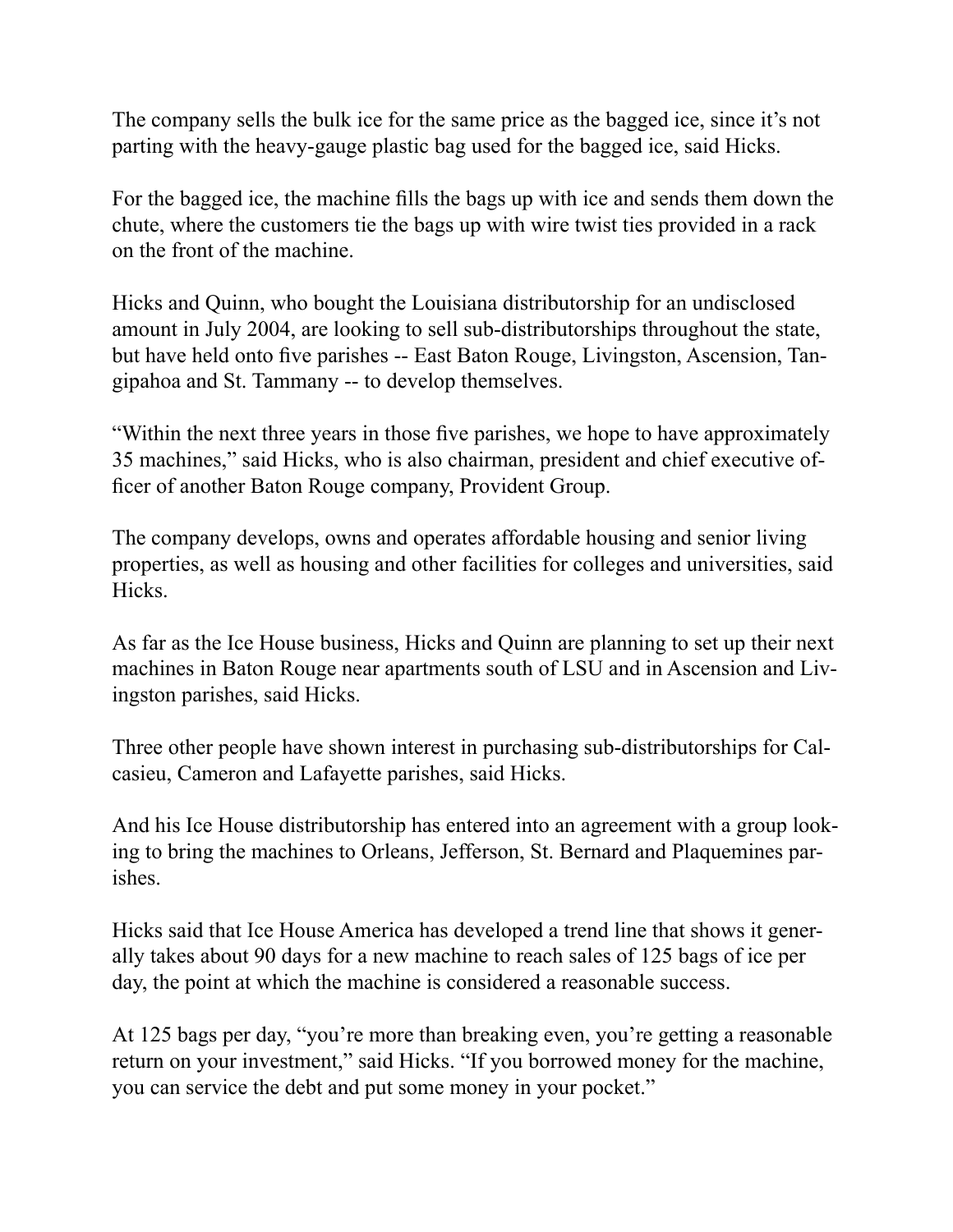He said that the performance of the Ice House at Acadian and Perkins is "right on the trend line" and that the machine on Jones Creeks is outperforming the 90-day trend line. Both machines have been open for about a month.

On a recent Monday morning, a customer, Christopher DeBetta drove up to the Ice House on Jones Creek and rolled his 48-quart ice chest over to the machine.

He said he comes "every three or four days," to fill up the chest with 40 pounds of bulk ice, at a price of \$2.50, to ice down beer and sodas at his home.

Not long after sub-distributors Steve Starnes and business partner Jim Parker opened their Ice House on La. 1 in front of a truck stop between Port Allen and Brusly, a man who had heard about it drove over from Grammercy to fill up the bed of his truck with ice, said Starnes.

The man bought 520 pounds of ice for \$26 to ice down the food and drink for his son's wedding reception, said Starnes.

To have time to get accustomed to the business before the hot months of summer, Starnes and Parker set up their Ice House in December last year, on a day that was freezing cold, itself.

"We went inside the machine to warm up," said Starnes.

Next to the Ice House is the field where a Wal-Mart Supercenter is coming, the main reason the men chose the location for the machine, said Starnes.

The Ice House in West Baton Rouge currently sells its 16-pounds of bagged ice and its 20 pounds of bulk ice for \$1, slightly less than the \$1.25 in Baton Rouge. Business is going well for the location, said Starnes.

He declined to give the amount that he and Parker paid for the sub-distributorship for three area parishes, but said it was based on the populations of the parishes.

The men also paid \$95,000 for the Ice House facility itself and paid for the lease of the property where it sits, as well as hookups to water and phone lines (There's a computer-operated phone inside the machine that automatically notifies the owners